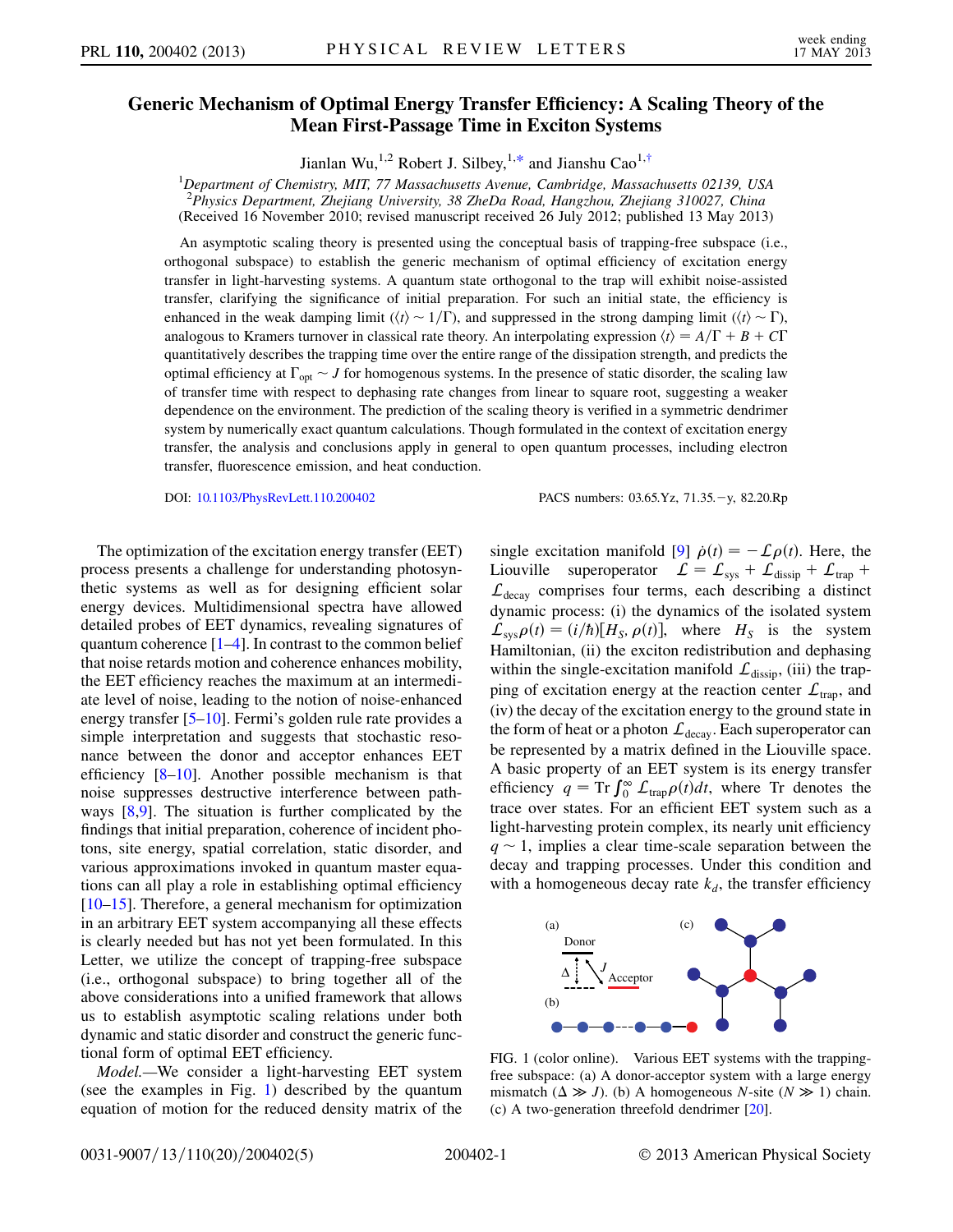can be approximated by  $q \approx (1 + k_d \langle t \rangle)^{-1}$ , where  $\langle t \rangle =$ <br>Tr[  $C^{-1}$   $\alpha(0)$ ] is the average trapping time for the initial Tr[ $\mathcal{L}_0^{-1} \rho(0)$ ] is the average trapping time for the initial<br>density matrix  $\rho(0)$  and  $\Gamma_0 = \Gamma_+ + \Gamma_+ + \Gamma_+$ density matrix  $\rho(0)$ , and  $\mathcal{L}_0 = \mathcal{L}_{sys} + \mathcal{L}_{trap} + \mathcal{L}_{dissip}$  is the Liouville superoperator in the absence of decay [\[9](#page-4-7)].

The optimization of EET is simplified to the minimization of  $\langle t \rangle$ . For many EET systems,  $\langle t \rangle$  decreases with increasing  $\Gamma$  for weak dissipation and diverges with  $\Gamma$  for strong dissipation, where  $\Gamma$  represents a characteristic dissipation strength in  $\mathcal{L}_{\text{dissp}}$ , e.g., the dephasing rate [\[5](#page-4-4)–[10\]](#page-4-5). A representative curve of this dependence is plotted in Fig.  $2(a)$ , where the trapping time  $\langle t \rangle$  is minimal at an optimal noise level  $\Gamma_{\text{opt}}$ . To understand this generic behavior, we investigate the asymptotic scaling of  $\langle t \rangle$  in the strong and weak dissipation limits.

Asymptotics of the trapping time.—In the strong damping limit ( $\Gamma \gg 1$ ), quantum coherence is quickly destroyed by noise, and energy is transferred through incoherent hops. The hopping rate  $k_{\text{hop}}$  can be estimated from Fermi's golden rule, giving  $k_{\text{hop}} \sim |J|^2 / \Gamma$  for classical<br>noise, with *I* the exciton counting strength. Thus, the noise, with  $J$  the exciton coupling strength. Thus, the trapping time diverges linearly with  $\Gamma$ , giving

$$
\langle t \rangle \sim k_{\text{hop}}^{-1} \sim \Gamma / |J|^2. \tag{1}
$$

<span id="page-1-1"></span>For a quantum bath, the  $\Gamma$  dependence of  $k_{\text{hop}}$  becomes more complicated, exhibiting thermal activation, but can follow the linear  $\Gamma$  function in Eq. ([1](#page-1-1)) for relatively large

<span id="page-1-6"></span>

<span id="page-1-0"></span>FIG. 2 (color online). EET of the dendrimer [Fig. [1\(c\)](#page-0-1)] using the HSR model. (a) The trapping time  $\langle t \rangle$  vs the pure dephasing rate  $\Gamma$ . For the first initial condition with  $\rho_{\perp} \neq 0$  (see text), the solid, dashed, and dashed-dotted-dotted lines are the calculation from Eq. ([1](#page-1-1)), and the calculation from Eq. [\(3](#page-1-4)), respectively. The dashed-dotted line is the result for the second initial condition with  $\rho_{\perp} = 0$  (see text). (b) The functional form in Eq. [\(6\)](#page-2-0) (dashed lines) quantitatively fits numerical results of  $\langle t \rangle$  (solid lines) for different site-site couplings,  $J = 10, 20, 50$  meV (from top to bottom). (c) The optimal  $\Gamma$  is a linear function of the sitesite coupling J. (d) The transfer efficiency q vs  $\Gamma$  for the first initial condition. The dashed line is the exact result while the solid line is from the approximation using  $\langle t \rangle$  [[23](#page-4-11)].

values of damping, as verified by the computational results of the hierarchy equation for a dendrimer system in this Letter.

In the opposite limit of weak damping ( $\Gamma \rightarrow 0$ ), energy transfer can be enhanced by dynamic noise such that  $\langle t \rangle$ decreases with increasing  $\Gamma$ . Here the starting point for EET dynamics is the delocalized exciton basis, i.e., eigenstates of  $H<sub>S</sub>$ . Following the secular approximation,  $\langle t \rangle$  is dominated by the dynamics within the exciton population subspace,  $\langle t \rangle \approx Tr[(\mathcal{L}_{dissip,P}^E + \mathcal{L}_{trap,P}^E)^{-1} \rho_P^E(0)]$ , where the superscript  $E$  denotes the exciton representation and the subscript  $P$  denotes the population subspace. However, a set of excitons  $\Phi_{\perp} = \{ |E_i \rangle \}$  orthogonal to the trapping operator  $\mathcal{L}_{\text{trap;ii}}^E = \overline{0}$  is incapable of efficient energy transfer and defines a trapping-free subspace  $\Phi_{\perp}$ . Generally, the zero determinant for the trapping block matrix

$$
\operatorname{Det}[\mathcal{L}_{\operatorname{trap};P}^{E}] = 0 \tag{2}
$$

<span id="page-1-2"></span>leads to the divergence of the coherent trapping time  $\langle t \rangle |_{\Gamma=0} = \infty$ . The definition of the trapping-free subspace is a generalization of the invariant subspace [[8\]](#page-4-6) and is closely related to the concept of the decoherence-free subspace in quantum information  $[16]$  $[16]$  $[16]$ . The system-bath coupling induces interactions between the trapping-free subspace and other exciton states, resulting in population depletion from  $\Phi_{\perp}$ . Thus, dissipation of  $\Phi_{\perp}$  dominates the average trapping time. For nonzero population in  $\Phi_{\perp}$ , the leading order of  $\langle t \rangle$  is given by the survival time in the orthogonal exciton subspace

$$
\langle t \rangle \approx \sum_{i \in \Phi_{\perp}} (L_{\text{dissip};ii}^{E})^{-1} \rho_{i}^{E}(0) / \Gamma, \tag{3}
$$

<span id="page-1-4"></span>where  $L_{\text{disp}}^E = \mathcal{L}_{\text{disp}}^E / \Gamma$  is the rescaled Liouville super-<br>contract in the exciten representation independent of  $\Gamma$  for operator in the exciton representation, independent of  $\Gamma$  for  $\Gamma \rightarrow 0$ . In many EET systems, the orthogonal condition in Eq. [\(2\)](#page-1-2) may not be rigorously satisfied, then  $\langle t \rangle$  does not completely diverge in the coherent limit. In general, the trapping time for weak dissipation can be expanded as

<span id="page-1-3"></span>
$$
\langle t \rangle \sim c_0 + c_1/(\Gamma + \Gamma_1) + c_2/(\Gamma + \Gamma_2) + \cdots, \quad (4)
$$

where  $\{\Gamma_1, \Gamma_2, \ldots\}$  is independent of the initial condition, but  $\{c_0, c_1, c_2, \ldots\}$  depends on the initial condition. Equation ([4](#page-1-3)) recovers the asymptotic  $1/\Gamma$  scaling in Eq. ([3\)](#page-1-4) under the condition of  $\Gamma_{k(\geq 1)} \rightarrow 0$ .

Generality.—The two scaling relations in the asymptotic regimes are based on general physical arguments and independent of specific details such as the system-bath coupling, bath spectral density, truncation method, and approximations in the quantum master equation. Combining Eqs.  $(1)$  $(1)$  and  $(3)$ , we can show that the optimal condition

<span id="page-1-5"></span>
$$
\Gamma_{\text{opt}} \sim \left\{ \sum_{i \in \Phi_{\perp}} (L_{\text{dissip};ii}^{E})^{-1} \rho_{i}^{E}(0) \right\}^{1/2} |J| \propto |J| \quad (5)
$$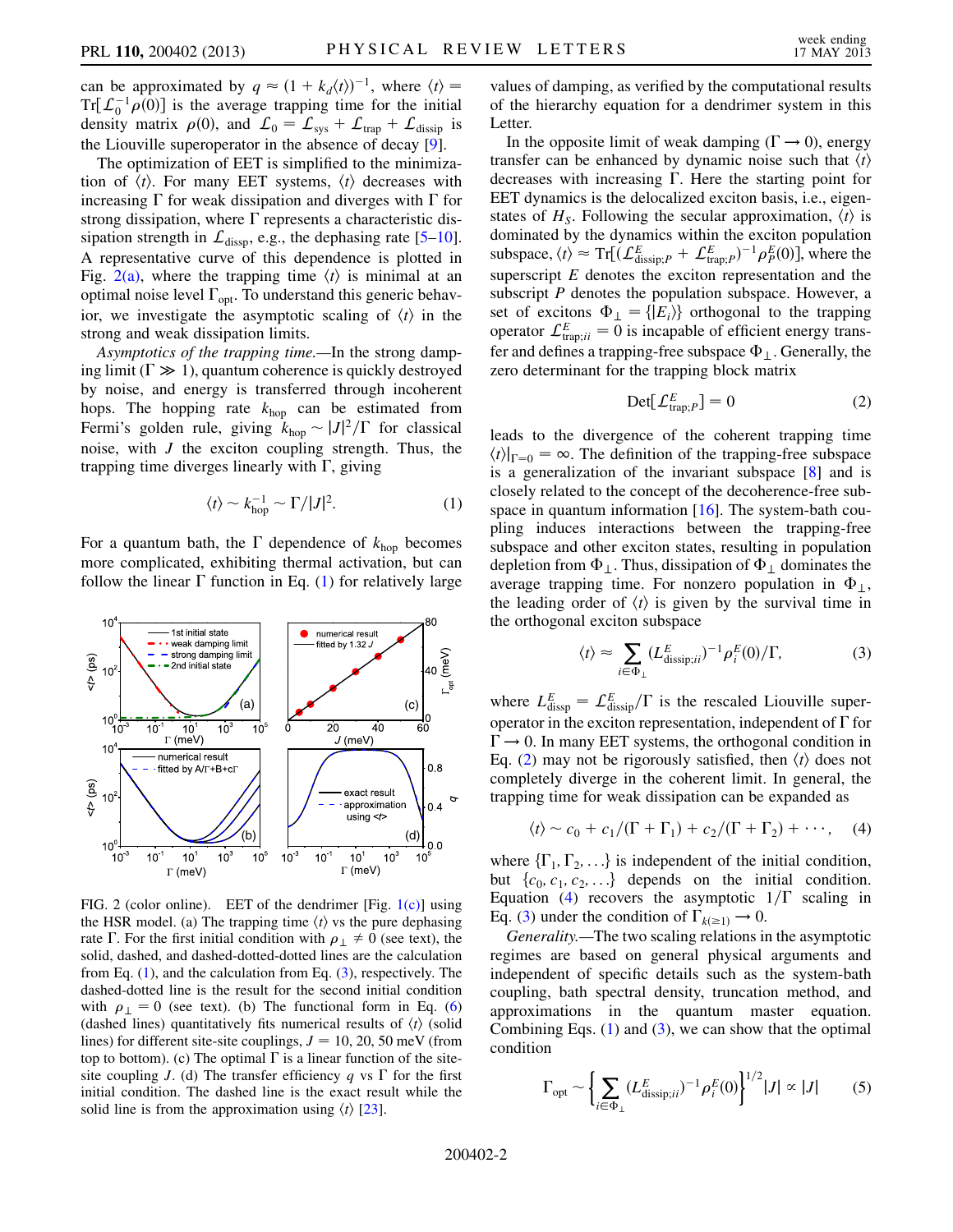depends on the system Hamiltonian as well as the initial condition. The linear  $J$  relation in Eq. ([5\)](#page-1-5) holds for homo-geneous systems [see Figs. [1\(b\)](#page-0-1) and [1\(c\)](#page-0-1)], whereas  $\Gamma_{\text{opt}}$  is proportional to the energy bias  $\Delta$  for strongly-biased sys-tems [see Fig. [1\(a\)](#page-0-1)] due to  $L_{\text{dissip};ii}^E \sim J^2/\Delta^2$ . The general  $\Gamma$ <br>dependence follows the internal ting functional form dependence follows the interpolating functional form

$$
\langle t \rangle = A/\Gamma + B + C\Gamma, \tag{6}
$$

<span id="page-2-0"></span>where  $A, B, C$  are fitting coefficients. In fact, the optimal efficiency is analogous to the Kramers turnover in reaction rate theory, where the two scaling regimes correspond to energy diffusion and spatial diffusion, respectively [\[17,](#page-4-12)[18\]](#page-4-13). The change of the reaction coordinate from energy to spatial position in classical rate theory corresponds to the change of basis set from excitons to local sites in energy transfer theory. However, the analogy to classical rate theory is limited to the orthogonal subspace and does not apply to the nonorthogonal subspace, where coherent energy transfer does not display a turnover.

The trapping-free subspace defined in Eq. ([2](#page-1-2)) can be realized in various systems. (i) In an inhomogeneous system with large energy mismatches [see Fig.  $1(a)$ ], the orthogonality can arise from a vanishingly small overlap between the donor and acceptor. This situation can be well described by Fermi's golden rule and qualitatively explains the optimal efficiency in Fenna-Matthews-Olson complex [\[10](#page-4-5)[,19\]](#page-4-14). (ii) In a spatially extended system, the orthogonality can arise because the overlap coefficient of a local site with the trap decreases with the system size, e.g., a long, homogeneous chain system [see Fig. [1\(b\)\]](#page-0-1). (iii) In a system with intrinsic symmetry, a subset of excitons is incompatible with the symmetry of  $\mathcal{L}_{\text{tran}}$ , thus leading to orthogonality. The fully connected network [[8](#page-4-6)] and the dendrimer in Fig.  $1(c)$  are examples of such topological symmetry. The orthogonality due to symmetry in case (iii) is rigorous, whereas the orthogonality in cases (i) and (ii) is approximate. In cases (i) and (ii),  $\langle t \rangle$  does not diverge at  $\Gamma = 0$  but can still lead to an optimal efficiency because of approximate orthogonality. On the other hand, if the initial state is specially prepared to be orthogonal to the trapping-free subspace, i.e.,  $\rho_{\perp} = 0$  in Eq. ([3](#page-1-4)) or  $c_{k(\geq 1)} = 0$  in Eq. [\(4](#page-1-3)), the  $1/\Gamma$  scaling disappears and  $\langle t \rangle$ is almost a constant minimum in the weak damping limit. Such a change in the  $\Gamma$  dependence of  $\langle t \rangle$  is observed in the N-site homogeneous chain as the initial state moves along the chain.

An example.—To verify the above analysis, we investigate a two-generation threefold dendrimer depicted in Fig. [1\(c\)](#page-0-1) [\[20](#page-4-9)]. A tight-bonding model is used for the system Hamiltonian, giving  $H_{S;ij} = \varepsilon_i \delta_{ij} |i\rangle\langle i| + J_{ij} (1 - \delta_{ij}) |i\rangle \times$  $\langle j \rangle$ , where  $|i\rangle$  represents a localized state at site *i*. All the site energies  $\varepsilon_i$  are identical and the site-site interaction  $J_{ij} = 20$  meV are constant for all pairs of connected sites. The center site is the trap site with rate  $k_t = 5$  meV. The decay process is characterized by a homogeneous rate  $k_d = 5 \mu$ eV. We approximate dissipation by the Haken-Strobl-Reineker (HSR) model [[21](#page-4-15)[,22](#page-4-16)] and consider homogeneous pure dephasing  $\mathcal{L}_{\text{dissip};ij} = (1 - \delta_{i,j})\Gamma$ , where  $\Gamma$  is<br>the pure dephasing rate. The orthogonal subspace of this the pure dephasing rate. The orthogonal subspace of this dendrimer system consists of seven exciton states. We compare two different cases of initial preparation. In the first case, an incoherent population is evenly distributed at six outer sites with  $\rho_1(0) \neq 0$ . The trapping time is plotted as a function of  $\Gamma$  in Fig. [2\(a\)](#page-1-0). The divergence of  $\langle t \rangle$  in the strong and weak dephasing limits agrees excellently with the asymptotic behaviors predicted in Eqs.  $(1)$  $(1)$  $(1)$  and  $(3)$  $(3)$ , respectively. Furthermore, Eq. ([6\)](#page-2-0) can quantitatively describe the crossover and fit the trapping time for the complete range of  $\Gamma$ . The resulting  $\Gamma_{\text{opt}}$  in Fig. [2\(c\)](#page-1-0) is proportional to  $J$ , in agreement with Eq. ([5\)](#page-1-5). Figure [2\(d\)](#page-1-0) shows that our approximate equation using  $\langle t \rangle$  provides a quantitatively accurate description for the EET efficiency [\[23\]](#page-4-11). In the second case, a coherent state is evenly distributed at the six outer sites with  $\rho_{\perp}(0) = 0$ . The trapping time does not diverge since no initial population exists in  $\Phi_{\perp}$ . Above a threshold at the intermediate dephasing rate,  $\langle t \rangle$  changes from a plateau to the same linearly increasing  $\langle t \rangle$  changes from a plateau to the same linearly increasing function of  $\Gamma$ . This calculation confirms that dynamic noise can enhance the EET only if components of the initial state are orthogonal to the trapping process.

*Static disorder.*—We introduce an energy disorder  $\delta \varepsilon_i$  at each site *i* that follows the Gaussian distribution  $P(\delta \epsilon_i) =$ <br>expl $-(\delta \Omega^2/(2\sigma^2))1/\sqrt{2\pi}\sigma$ , where  $\sigma$  is the variance of  $\exp[-(\delta \varepsilon_i^2/(2\sigma_i^2))] / \sqrt{2\pi} \sigma_i$ , where  $\sigma_i$  is the variance of disorder. The resulting ensemble average is given by disorder. The resulting ensemble average is given by  $\langle x \rangle_{\sigma} = \prod_i f x(\delta \varepsilon_i) P(\delta \varepsilon_i) d \delta \varepsilon_i$  with  $x = \langle t \rangle$  or q. With the first initial condition we present the results of  $\langle t \rangle$ . the first initial condition, we present the results of  $\langle\langle t \rangle\rangle_{\sigma}$ and  $\langle q \rangle_{\sigma}$  obtained from a Monte Carlo simulation of 10<sup>5</sup> samples. As shown in Fig.  $3(a)$ , static disorder is irrelevant in the strong dephasing limit ( $\Gamma \gg \sigma$ ). In the weak dephasing limit ( $\Gamma \ll \sigma \ll J$ ), static disorder can destroy the orthogonality in Eq. [\(2](#page-1-2)) and induce a large reduction of the trapping time. However, if the random energy disorder falls below  $\sigma'(\sim \sqrt{\Gamma})$ , the weak orthogonality is preserved and  $\langle t \rangle$ <br>diverges. The new asymptotic relation in the weak dephasing diverges. The new asymptotic relation in the weak dephasing limit is given by an integral over these small disorders

<span id="page-2-1"></span>
$$
\langle\langle t\rangle\rangle_{\sigma} \sim \int_{-\sigma'}^{\sigma'} d\delta \varepsilon P(\delta \varepsilon) \langle t\rangle|_{|\delta \varepsilon| < \sigma'} \sim \frac{c}{\sigma\sqrt{\Gamma}},\qquad(7)
$$

where  $\delta \varepsilon$  describes the effective in-phase energy fluctuation over all the sites,  $P(\delta \varepsilon) \sim 1/\sigma$  is the probability<br>distribution and (t)  $\log_{10} t \approx (t) \log_{10} \varepsilon \approx 1/\Gamma$  is approxidistribution, and  $\langle t \rangle |_{\delta \varepsilon < \sigma'} \approx \langle t \rangle |_{\delta \varepsilon = 0} \sim 1/\Gamma$  is approximately uniform within this regime. The prefactor  $c$ mately uniform within this regime. The prefactor  $c$ depends on  $\rho(0)$ ,  $H<sub>S</sub>$ , and  $k<sub>t</sub>$ . To confirm the asymptotic relation in Eq. [\(7\)](#page-2-1), we calculate the weak-dephasing  $\langle \langle t \rangle \rangle_{\sigma}$ as a function of  $\sigma$  for different values of  $\Gamma$  and rigorously establish the scaling relation predicted in Figs.  $3(c)$ and  $3(d)$ . Interestingly, as shown in Fig.  $3(b)$ , the zero dephasing efficiency  $\langle q|_{\Gamma=0}\rangle_{\sigma}$  is drastically enhanced from 0.2 to 0.8 with disorder  $\sigma = J/5$ . Our calculations suggest that nature can use both static and dynamic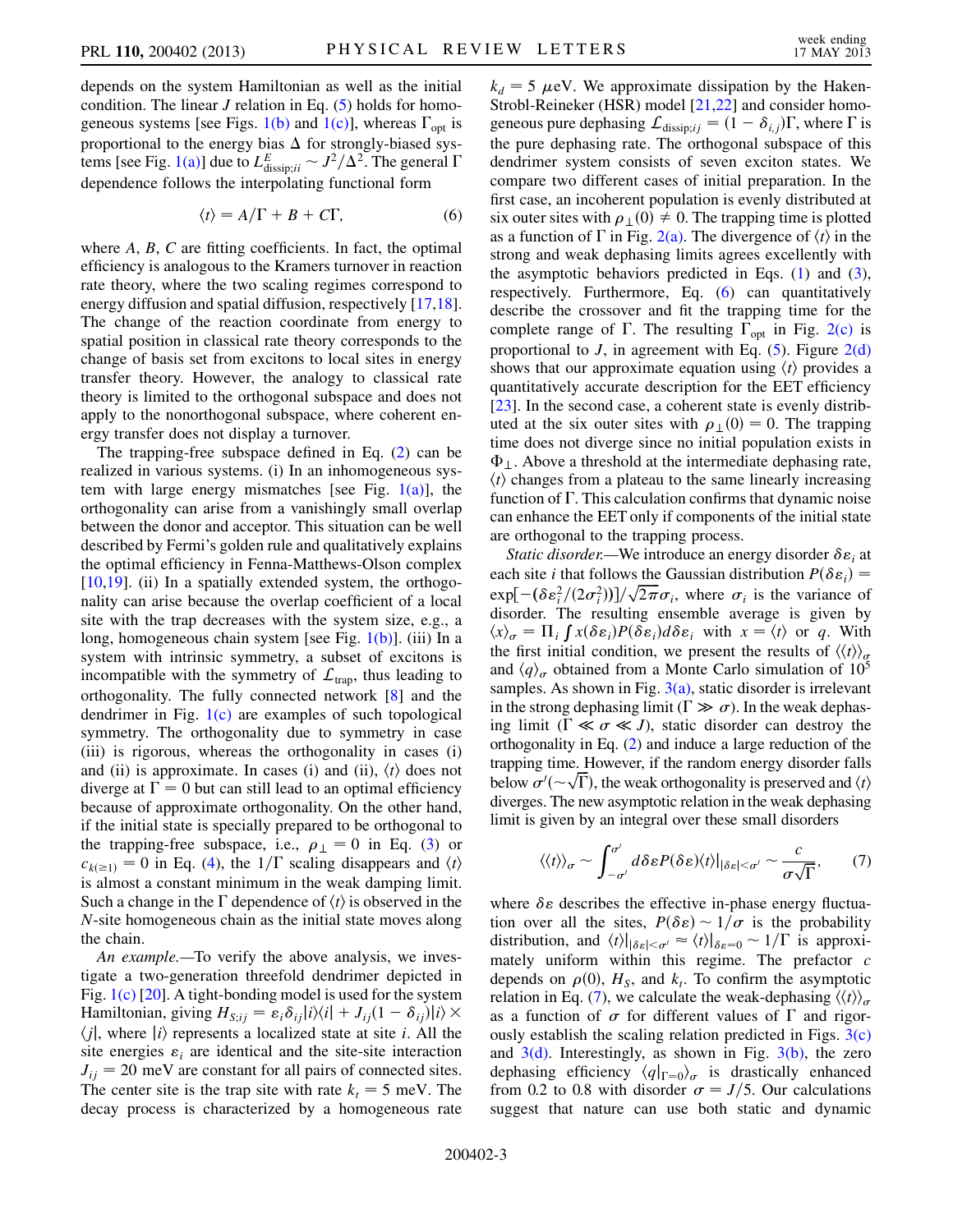<span id="page-3-2"></span>

<span id="page-3-0"></span>FIG. 3 (color online). (a), (b) The ensemble-averaged EET of the dendrimer  $[Fig. 1(c)]$  $[Fig. 1(c)]$  in the HSR model with a static disorder  $\sigma = 4$  meV. (a) The solid line is the simulation result of  $\langle \langle t \rangle \rangle_{\sigma}$ , referenced by the dotted line without  $\sigma$  from Fig. [2\(a\)](#page-1-0). The dashed line is from  $\Phi_{\perp}$ , and the dashed-dotted line is the fitting result of  $1/\sqrt{\Gamma}$ . (b)  $\langle \hat{q} \rangle_{\sigma}$  vs  $\Gamma$ : the solid line is the ensemble average from the original definition whereas the dashed line is average from the original definition whereas the dashed line is from the approximation using  $\langle \langle t \rangle \rangle_{\sigma}$  [\[23\]](#page-4-11). (c) The weakdephasing  $\sigma$  dependence of  $\langle \langle t \rangle \rangle_{\sigma}$ , with  $\Gamma = 10^{-12}$ ,  $10^{-11}$ ,  $10^{-10}$ ,  $10^{-9}$ ,  $10^{-8}$  meV (from top to bottom). Symbols denote  $10^{-10}$ ,  $10^{-9}$ ,  $10^{-8}$  meV (from top to bottom). Symbols denote simulation results, whereas the solid lines are fitted with  $\langle \langle t \rangle \rangle_{\sigma} = c'/\sigma$ . (d) The fitting coefficient c' (circles) can be further fitted by  $c' = c/\sqrt{\Gamma}$  (the solid line) further fitted by  $c' = c/\sqrt{\Gamma}$  (the solid line).

disorders cooperatively to achieve efficient and robust energy transfer.

The quantum Drude-Lorentz bath.—In the above calculation, the dissipation is modeled by the classical white noise, i.e., the HSR model. To further verify the predictions of our scaling theory, we consider a quantum bath described by the Drude-Lorentz spectral density,  $J(\omega)$  =  $\frac{2\hbar}{\pi} \lambda \omega \omega_D / (\omega^2 + \omega_D^2)$ , where  $\lambda$  is the reorganization<br>energy and  $\omega_D$  is the Debye frequency  $(\omega_L^{-1} = 50 \text{ fs})$ . The energy and  $\omega_D$  is the Debye frequency ( $\omega_D^{-1} = 50$  fs). The room temperature  $T = 300$  K is applied with the high-T room temperature  $T = 300$  K is applied with the high-T approximation,  $\coth(\beta \omega/2) \approx 2/\beta \omega$ . The quantum dissipative dynamics of the Drude-Lorentz bath can be reliably calculated using the hierarchy equation of motion [\[24,](#page-4-17)[25\]](#page-4-18). In Fig. [4,](#page-3-1)  $\langle t \rangle$  is plotted as a function of  $\lambda$ , which represents the dissipation strength. The results of the Drude-Lorentz bath follow our scaling theory and agree qualitatively with the results of the HSR model in Figs. [2](#page-1-6) and [3.](#page-3-2) For weak dissipation ( $\lambda \ll 1$  meV), the trapping time under the first initial condition ( $\rho_{\perp} \neq 0$ ) follows  $1/\lambda$  scaling as predicted by Eq. ([3\)](#page-1-4), and the  $\lambda$  dependence changes to  $1/\sqrt{\lambda}$  with the static disorder ( $\sigma = 1$  meV) as predicted by Eq. [\(7\)](#page-2-1). Under the second initial state ( $\rho_{\perp} = 0$ ), the noise-enhanced energy transfer disappears and  $\langle t \rangle$  weakly increases for  $\lambda$  < 0.1 meV. For strong dissipation ( $\lambda$  > 1 meV), all three  $\langle t \rangle$ - $\lambda$  dependencies collapse into a single curve,

<span id="page-3-1"></span>

<span id="page-3-3"></span>FIG. 4 (color online). (a) The trapping time  $\langle t \rangle$  vs the reorganization energy  $\lambda$  calculated by the hierarchy equation, for the dendrimer [Fig. [1\(c\)\]](#page-0-1) with  $J = 20$  meV and a Drude-Lorentz bath. The circles are from the first initial condition, the diamonds are from the second initial condition, and the squares are from the first initial condition with a static disorder  $\sigma = 1$  meV. The  $1/\lambda$  and  $1/\sqrt{\lambda}$  scalings are shown for the circles and squares, respectively. The solid line from Eq. ([6](#page-2-0)) fits the numerical result (circles). (b) Equation ([6](#page-2-0)) is used to fit  $\langle t \rangle$  for  $J = 10, 20$ , 50 meV (from top to bottom). (c) The optimal  $\lambda$  approximately follows  $\lambda_{\text{opt}}/\text{meV} = 8.4 \times 10^{-3} (J/\text{meV})^{1.41}$  for  $J \le 75 \text{ meV}$ .

indicating that classical hopping kinetics is nearly independent of initial quantum coherence and static disorder. After replacing  $\Gamma$  with  $\lambda$ , Eq. ([6](#page-2-0)) can also quantitatively describe  $\langle t \rangle$  over a broad range of  $\lambda$ ; i.e., the linear  $\lambda$ scaling predicted by Eq.  $(1)$  is reliable in the intermediately strong damping regime (1 meV  $< \lambda < 40$  meV). With the change of the site-site coupling  $J$ , this functional form remains applicable [see Fig.  $4(b)$ ], but the *J* dependencies of the coefficients A and C in Eq.  $(6)$  $(6)$  $(6)$  become more complicated than those in the HSR model. Consequently, the optimal  $\lambda$  weakly deviates from the linear function of  $J$  but still numerically follows  $\lambda_{opt}/\text{meV} \sim (J/\text{meV})^{1.41}$  for  $J \le 75$  meV [see Fig.  $A(c)$ ]. In the activation regime ()  $J \le 75$  meV [see Fig. [4\(c\)\]](#page-3-3). In the activation regime ( $\lambda > 40$  meV) (t) gradually becomes an exponential function 40 meV),  $\langle t \rangle$  gradually becomes an exponential function of  $\lambda$  due to the presence of an energy barrier. Therefore, our scaling theory is applicable to a non-Markovian quantum bath.

Conclusion.—In this Letter, we demonstrate that the generic mechanism of noise enhanced EET is to assist energy flow out of the orthogonal exciton subspace, and the competition between noise-enhanced EET in the weak dissipation regime and noise-induced suppression in the strong dissipation regime leads to an optimal efficiency. We determine the scaling relations of the average trapping time in these two regimes and use the asymptotic relations to interpolate the efficiency over the entire parameter space and qualitatively predict the optimal noise. The presence of static disorder reduces the exponent of divergence in the weak-dissipation limit and thus makes the EET process more robust against noise. Using the HSR model and the